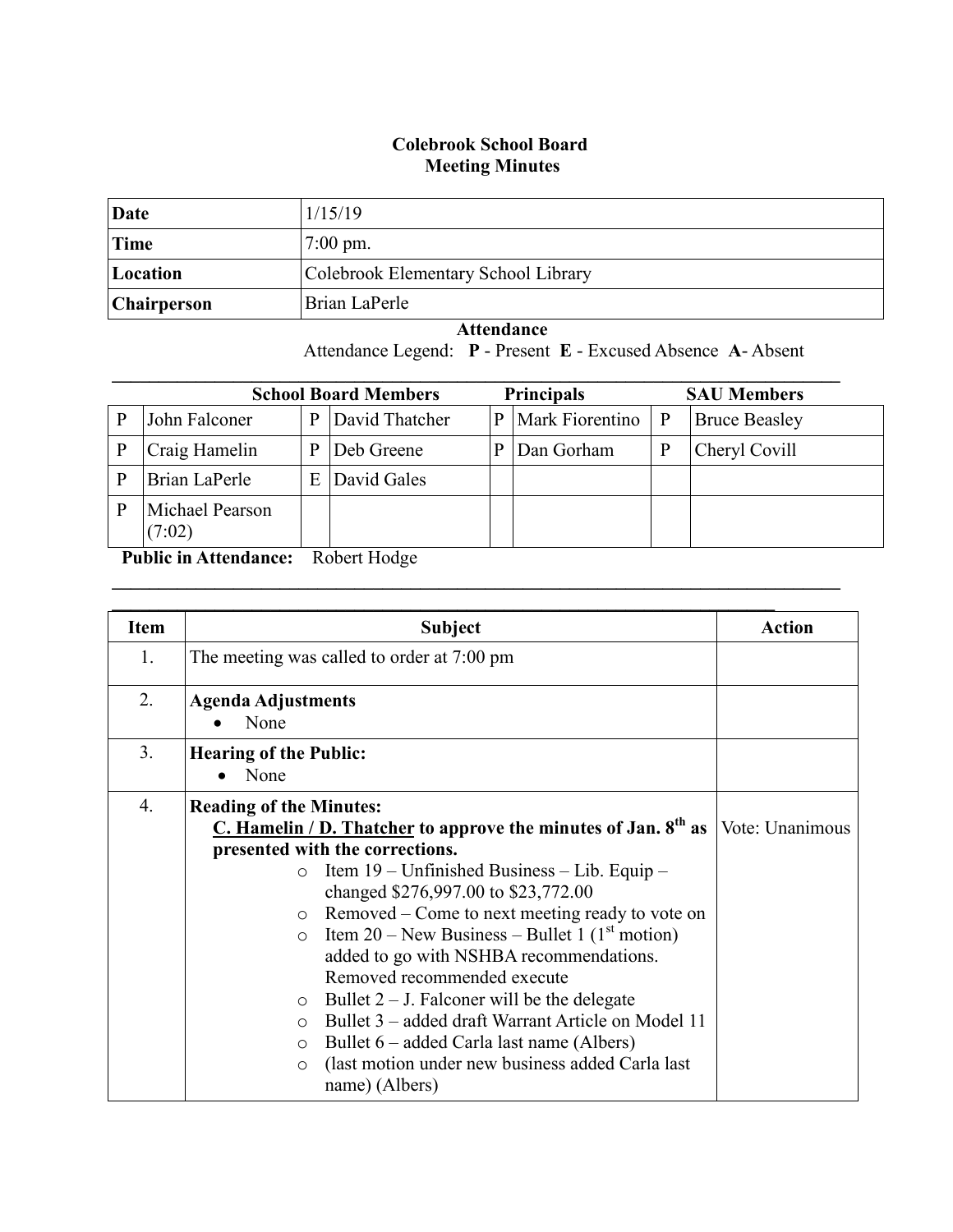| 5. | <b>Special Reports:</b>                                                                                                |  |
|----|------------------------------------------------------------------------------------------------------------------------|--|
|    | Mandie Hibbard – Special Education – IDA Fund<br>Answer any questions concerning the article in the<br>$\circ$         |  |
|    | Union Leader dated Jan. 7 <sup>th</sup> , 2019. (NH Schools                                                            |  |
|    | leaves \$10M unspent in Special Ed).                                                                                   |  |
|    | B. Beasley explained to the board what happened<br>$\circ$                                                             |  |
|    | with the grant.                                                                                                        |  |
| 6. | <b>School Administrator(s) Reports</b>                                                                                 |  |
|    | <b>Colebrook Elementary - Dan Gorham</b>                                                                               |  |
|    | None                                                                                                                   |  |
|    | <b>Colebrook Academy - Mark Fiorentino</b>                                                                             |  |
|    | Student council is meeting with Canaan's student council to                                                            |  |
|    | form a collaborative winter carnival. They invited both                                                                |  |
|    | Canaan and Pittsburg high school students to join them. At<br>this time Pittsburg schedule precludes them from joining |  |
|    | them.                                                                                                                  |  |
|    | World Language Club advisor Jackie Hyson has presented her                                                             |  |
|    | next trip to Greece in 2020. M. Fiorentino informing the                                                               |  |
|    | board as per policy and M. Fiorentino presented a hard copy                                                            |  |
|    | of the itinerary. M. Fiorentino will inform the board the dates                                                        |  |
|    | of the trip.                                                                                                           |  |
|    | Students are finishing up $1st$ semester and finals are this week.<br>$\bullet$                                        |  |
|    | They have aligned their testing schedule with both Canaan                                                              |  |
|    | and Pittsburg.                                                                                                         |  |
|    | M. Fiorentino asked the board to allow open campus for the<br>$\bullet$                                                |  |
|    | seniors for both days.                                                                                                 |  |
|    | Community Service – With the class of 2019 being the first<br>٠                                                        |  |
|    | class required to have 50 hours of community service to                                                                |  |
|    | graduate. There are several students and families not taking                                                           |  |
|    | this seriously. M. Fiorentino has been proactive sending                                                               |  |
|    | letters home, and hopes this change. M. Fiorentino wants the                                                           |  |
|    | support of the school board when a student hasn't fulfilled his                                                        |  |
|    | 50 hours of community service and cannot graduate until their                                                          |  |
|    | hours are completed.                                                                                                   |  |
|    | CTE interest - There are four Colebrook Academy students                                                               |  |
|    | who attended a week's long welding course at WMCC last                                                                 |  |
|    | week. Those students earned college credit for completing the                                                          |  |
|    | course. The credits can be used if they choose to attend the<br>college upon graduation.                               |  |
|    |                                                                                                                        |  |
| 7. | <b>Superintendent's Report: Bruce Beasley</b>                                                                          |  |
|    | The Collaborative Committee's first forum in Canaan went                                                               |  |
|    | well.                                                                                                                  |  |
|    | M. Fiorentino and B. Beasley are working on ways to find                                                               |  |
|    | funding for students to take Criminal Justice courses at White                                                         |  |
|    |                                                                                                                        |  |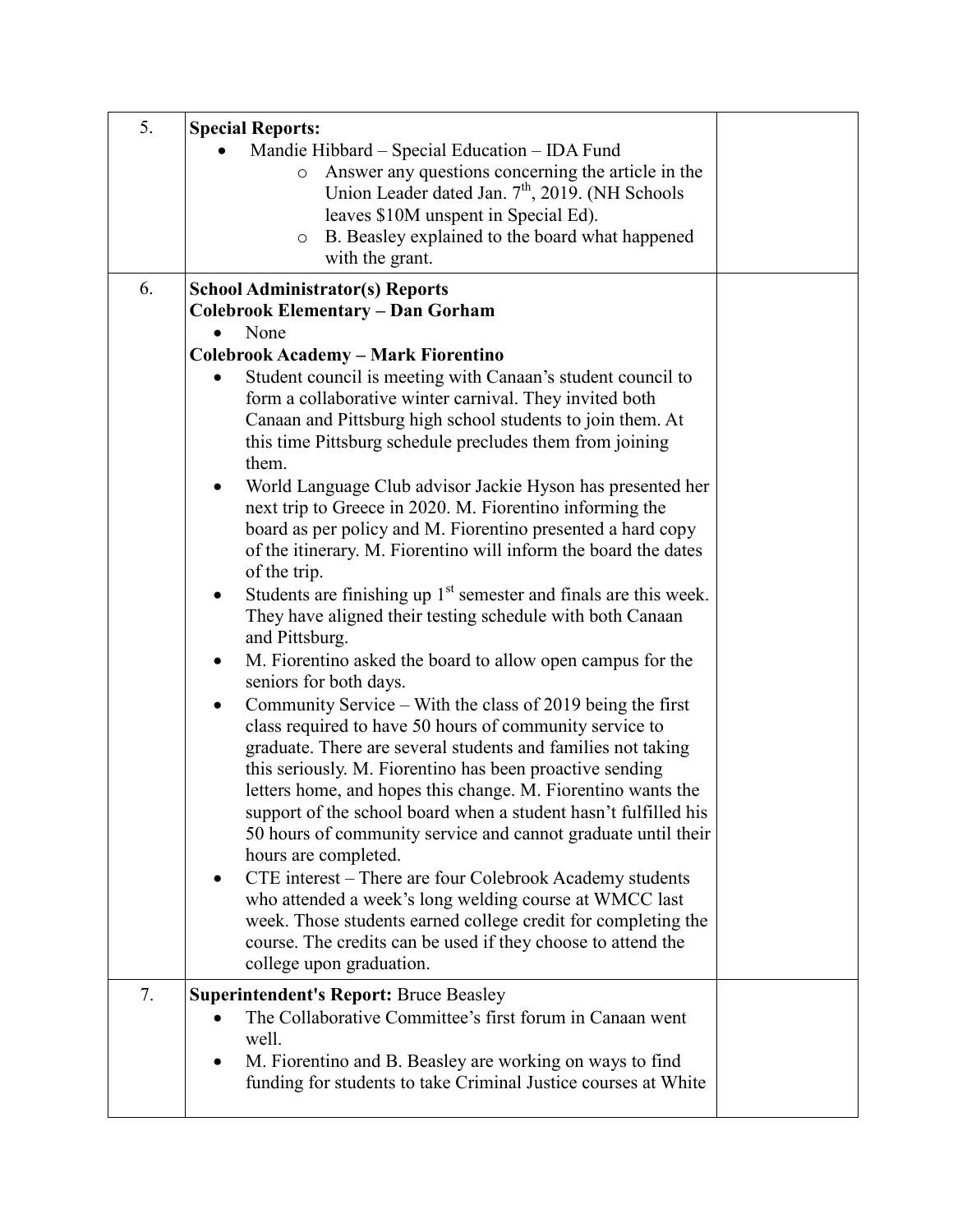|     | Mountain. The course is roughly \$352.00 plus books. The<br>students would receive 3 credits.<br>Basketball teams are doing great; both girls and boys are<br>$\bullet$<br>making great progress.                                                                                                                                                                               |                 |
|-----|---------------------------------------------------------------------------------------------------------------------------------------------------------------------------------------------------------------------------------------------------------------------------------------------------------------------------------------------------------------------------------|-----------------|
| 8.  | <b>Business Administrator's Report: Cheryl Covill</b><br>Discuss under Unfinished Business                                                                                                                                                                                                                                                                                      |                 |
| 9.  | <b>NH School Board Association Business: John Falconer</b><br>Keep Looking at website for upcoming workshops.                                                                                                                                                                                                                                                                   |                 |
| 10. | Co-Curricular Committee Report: Brian LaPerle<br>None                                                                                                                                                                                                                                                                                                                           |                 |
| 11. | <b>Building Committee: Craig Hamelin</b><br>None                                                                                                                                                                                                                                                                                                                                |                 |
| 12. | <b>Policy Committee Report: Deb Greene</b><br>Next meeting on $1/31$ ( $\partial$ ) 6:00 p.m.                                                                                                                                                                                                                                                                                   |                 |
| 13. | <b>Support Staff Committee Report: Michael Pearson</b><br>None                                                                                                                                                                                                                                                                                                                  |                 |
| 14. | <b>Negotiations Committee Report: John Falconer</b><br>None                                                                                                                                                                                                                                                                                                                     |                 |
| 15. | <b>Curriculum Committee Report: David Gales</b><br>Workshop schedule on Friday in Pittsburg with different<br>sessions and a lot of activities throughout the day.                                                                                                                                                                                                              |                 |
| 16. | <b>Technology Committee Report: David Gales</b><br>Working on contract with New England Johnson Control                                                                                                                                                                                                                                                                         |                 |
| 17. | <b>Regional Committee Report: Brian LaPerle</b><br>Around 120 people at the first forum in Canaan.<br>Two questions were addressed – "What excites you about<br>Model 11, and what question do you have now about Model<br>11, or future work if Model 11 is approved?<br>The 2 <sup>nd</sup> forum meeting will be held on Jan. 24 <sup>th</sup> @ 6:00 pm in<br>Stewartstown. |                 |
| 18. | <b>Unfinished Business:</b><br>Budget:<br>C. Covill presented the board with the 2019-2020<br>$\circ$<br>Budget Comparison sheets and spoke on estimated<br>revenues and budget analyzes.<br>$\div$ Budget reduced \$13,700.00 – Insurance<br>Change<br>J. Falconer / D. Greene motion to approve the 2019-2020<br>Budget comparison as presented.                              | Vote: Unanimous |